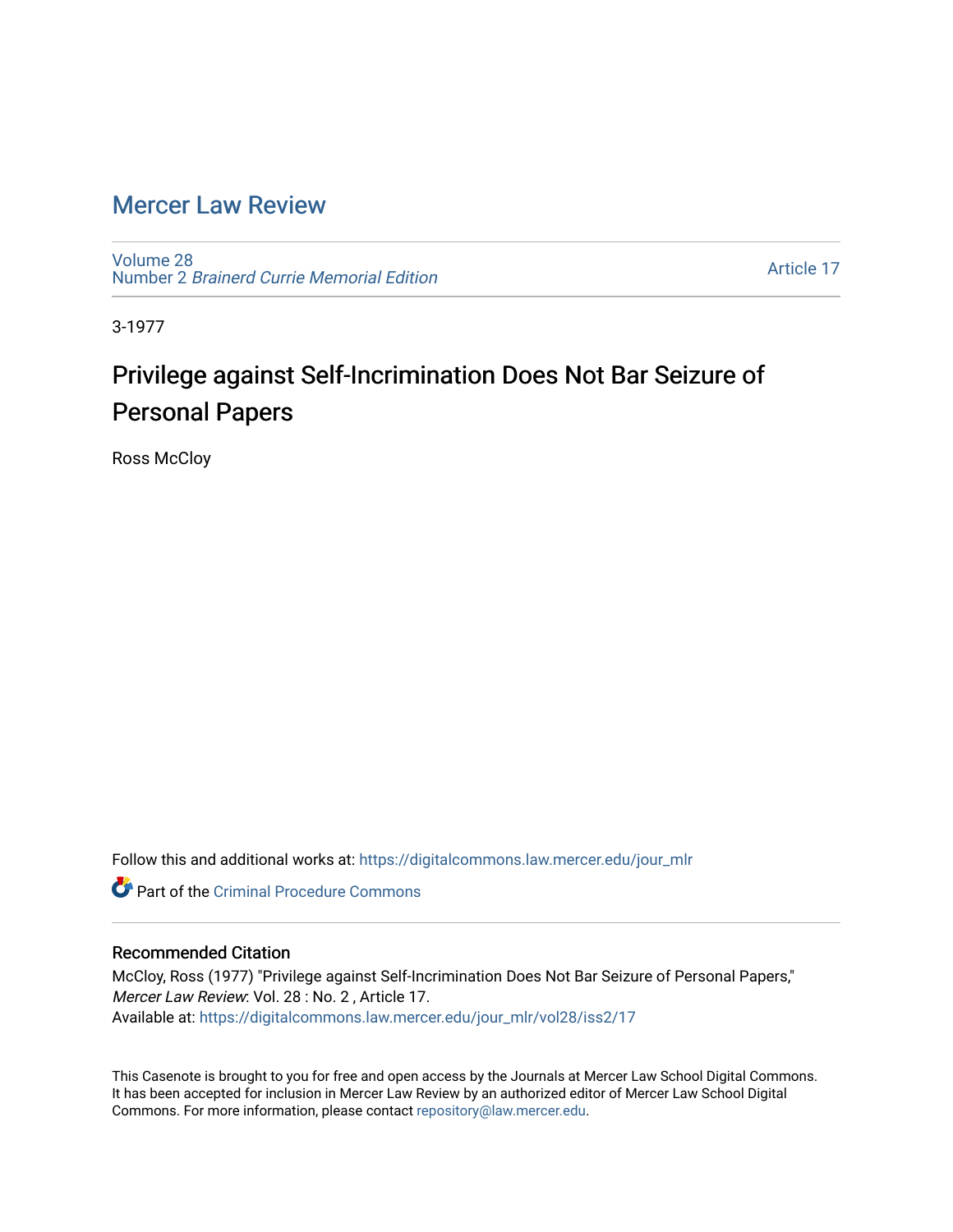## **Privilege against Self-Incrimination Does Not Bar Seizure of Personal Papers**

In *Andresen v. Maryland*,<sup>1</sup> the U.S. Supreme Court held that the Fifth Amendment privilege against self-incrimination does not apply to the forcible seizure, with valid search warrants, of an attorney's incriminatory personal business records from his office.' Petitioner Andresen, a sole practitioner specializing in real estate settlements, came under the scrutiny of a Bi-County Fraud Unit investigating real estate settlement activities in the Washington, D.C., area. The investigation revealed that Andresen, while acting as settlement attorney, had defrauded the purchaser by knowingly concealing two existing liens on the property. The investigators concluded that there was probable cause to believe the petitioner had committed the state crime of false pretenses<sup>3</sup> and were issued search warrants permitting them to search for specified documents relating to the sale and conveyance of the purchaser's property. The law-enforcement officers seized 80 documentary items from the petitioner's office and corporation files pertaining to the real estate transaction under investigation.

At a full suppression hearing prior to trial, the trial court suppressed 62 of the seized items. The trial court ruled that admitting into evidence the documents that were not suppressed would not violate the Fifth Amendment. The court reasoned that the search and seizure did not force Andresen to be a witness against himself, since he had neither been required to produce the seized documents nor been compelled to authenticate them.' The Court of Special Appeals of Maryland, affirming in part the falsepretenses conviction, concluded that the search had not violated Andresen's Fifth-Amendment rights because he had not been compelled to incriminate himself.5 The U.S. Supreme Court granted certiorari and affirmed the judgment of the Maryland appellate court.

One who is accused of a crime is privileged from compelled selfincrimination under the Fifth and Fourteenth Amendments to the federal Constitution.' The "historic function" of the constitutional privilege

**3.** MD. ANN. CODE art, 27, §140 (1976).

5. 24 Md. App. 128, 331 A.2d 78 (1975).

*6. See* 21 AM. JuR. **2D** Criminal Law §349 (1965), Malloy v. Hogan, **378** U.S. 1, **8** (1964).

<sup>1.</sup> **\_\_\_\_** U.S. \_\_\_\_\_, 96 S. Ct. 2737 (1976).

<sup>2.</sup> In addition, the Court held that the warrants authorizing the search satisfied Fourth-Amendment standards of specificity despite their closing reference to "other fruits, instrumentalities and evidence of crime at this [time] unknown." *Id.* at 2739, 2748-2749.

<sup>4.</sup> At trial, the prosecution introduced into evidence eight documents related to the purchaser's property, one of which contained memoranda and drafts written in the petitioner's handwriting. The authentication of the documents was made by a witness for the prosecution. 96 S. Ct. at 2742-2745.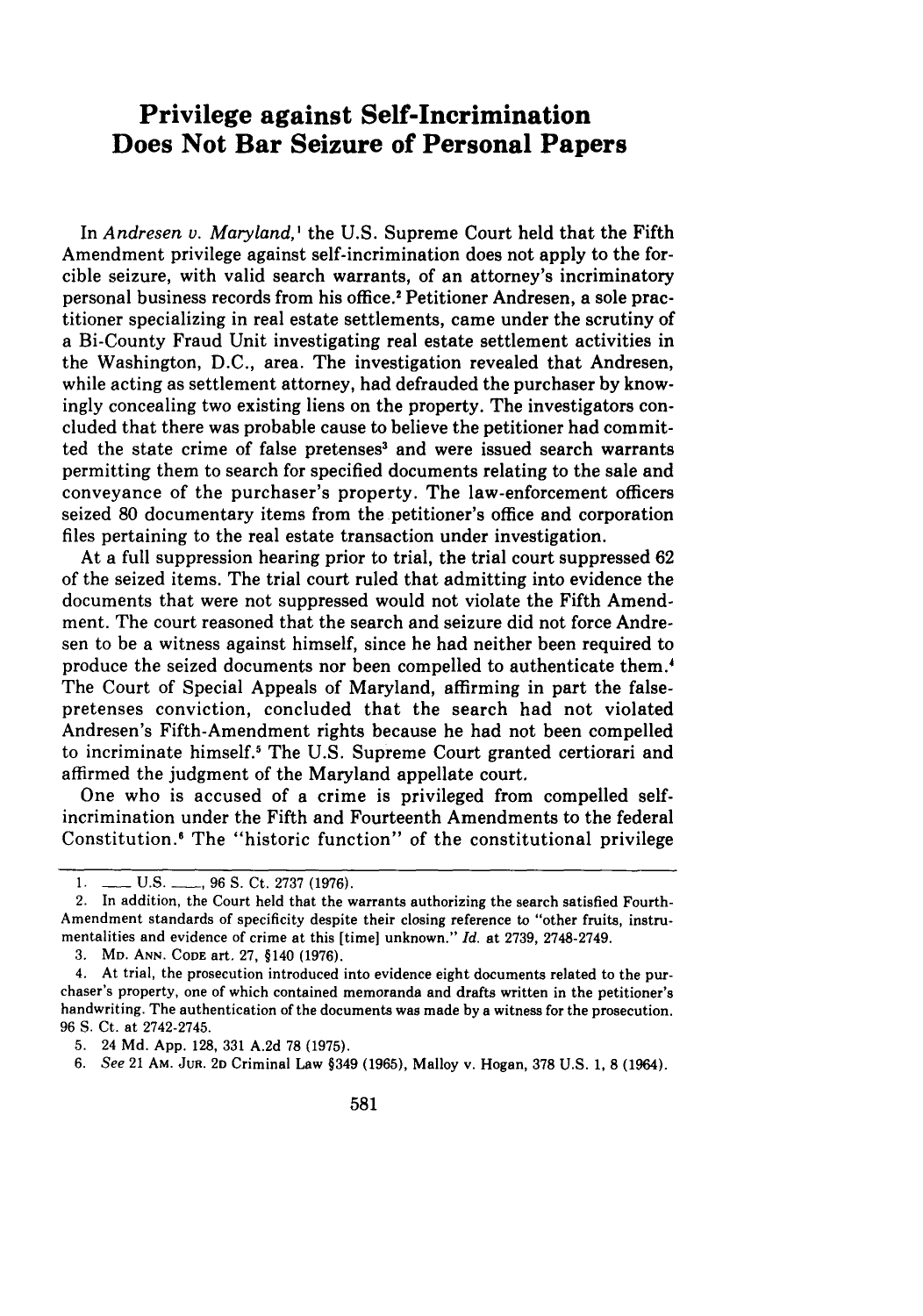against self-incrimination has been to protect a "natural individual from compulsory incrimination through his own testimony or his own personal records."7 Recent decisions, however, have eroded the protection by using the Fourth Amendment as a limitation on the scope of the Fifth.' After *Andresen,* the privilege protects, in effect, only oral testimony.

In *Boyd v. United States,'* the Supreme Court invalidated, on Fourth and Fifth Amendment grounds, an order from a district judge demanding that defendant Boyd produce an invoice allegedly in violation of an import-duty statute. The Court found that a mandatory production of the defendant's private records to be used in evidence against him in effect compelled the defendant to incriminate himself." The Court in *Boyd* recognized the intimate relation between the Fourth and Fifth Amendments; it said that the Fifth-Amendment privilege against self-incrimination placed limitations on the items of evidence subject to compulsory production under the Fourth Amendment." The Court's emphasis on protection of private papers from governmental intrusion was based on the substantial Fourth Amendment privacy interest that inspired a new "zone of privacy that [could] not be invaded by the police through raids, by the legislators through laws, or by magistrates through the issuance of warrants." 3 The Court in *Andresen* held that the Fifth Amendment does not protect against the valid seizure of personally incriminating business records, and thus it severely limited *Boyd.*

The recent decision in *Couch v. United States*<sup>13</sup> redefined the principles articulated in *Boyd.* There, the defendant contested an Internal Revenue summons, directed to her accountant, to produce business documents that she had given the accountant over a period of more than 14 years and that the accountant had used in preparing her income-tax returns.<sup>14</sup> When the

**9. 116 U.S. 616 (1886).**

**13.** 409 **U.S. 322 (1973).**

14. *Id.* at 324.

<sup>7.</sup> United States v. White, 322 U.S. 694, 701 (1944). *See also* Morgan, *The Privilege Against Self-Incrimination,* 34 **MINN.** L. **REV.** 1 (1949).

**<sup>8.</sup>** In United States v. White, 322 **U.S.** 694 (1944), the Court refused to allow the privilege to be applied to corporate records. Similarly, in Bellis v. United States, 417 **U.S. 85** (1974), records from a law practice were held to fall outside the area of protection afforded **by** the Fifth Amendment. *See also* Couch v. United States, 409 **U.S. 322 (1973);** Fisher v. United States, **96 S.** Ct. **1569 (1976).**

**<sup>10.</sup>** *Id.* at **634-635.**

**<sup>11.</sup>** "[The 'unreasonable searches and seizures' condemned in the Fourth Amendment are almost always made for the purpose of compelling a man to give evidence against himself, which in criminal cases is condemned in the Fifth Amendment; and compelling a man 'in a criminal case to be a witness against himself,' which is condemned in the Fifth Amendment, throws light on the question as to what is an 'unreasonable search and seizure' within the meaning of the Fourth Amendment. And we have been unable to perceive that the seizure of a man's private books and papers to be used in evidence against him is substantially different from compelling him to be a witness against himself." *Id.* at **633.**

<sup>12.</sup> Warden v. Hayden, **387 U.S.** 294, **313 (1967)** (Douglas, **J.,** dissenting).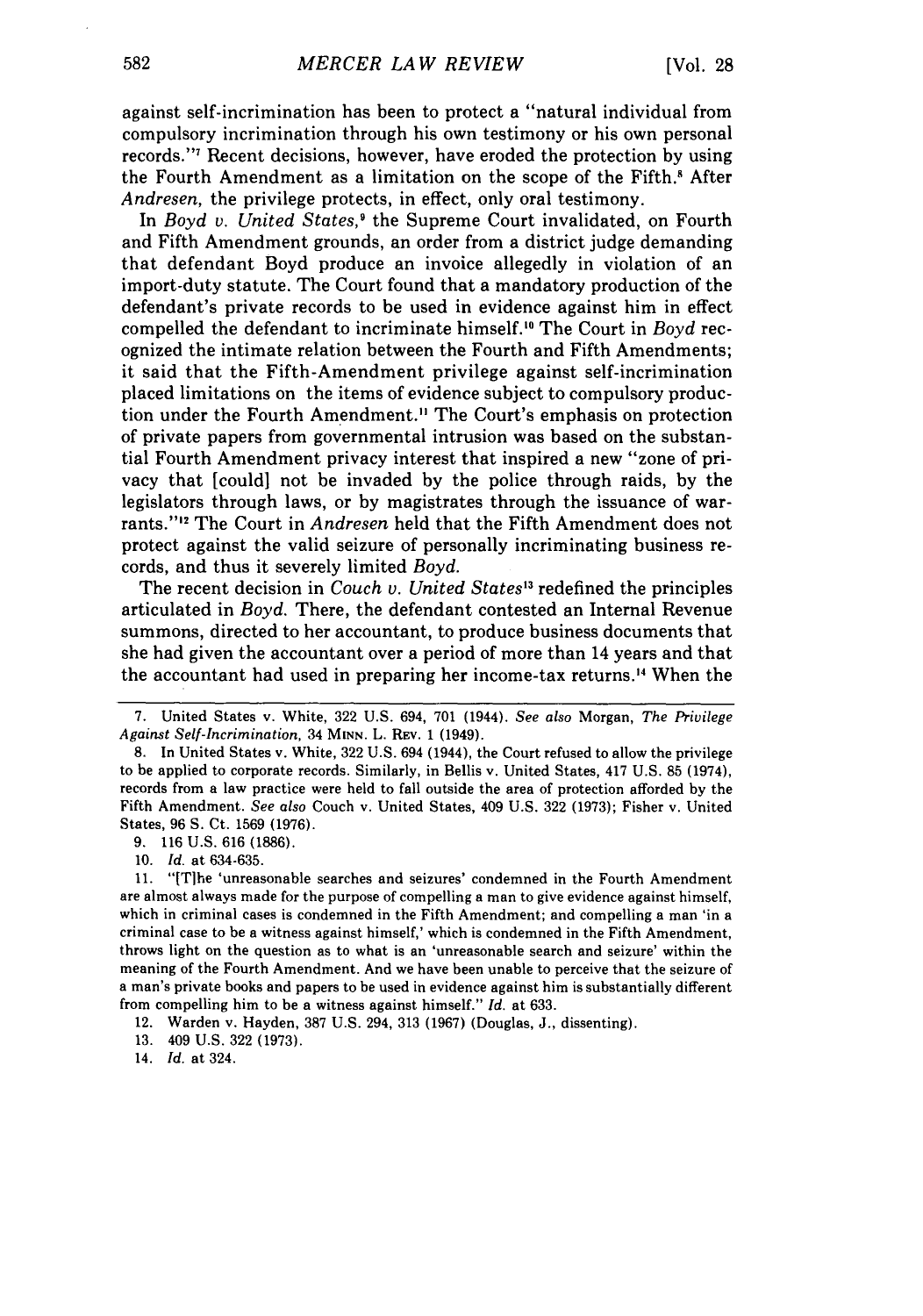accountant complied with the summons, the defendant asserted that her Fifth-Amendment rights had been violated.<sup>15</sup> While she conceded that the accountant possessed the documents, she contended that a summons **by** the government would require the "forcible and compulsory extortion of a man's own testimony or of his private papers to be used as evidence to convict him of crime,"<sup>16</sup> a concept also condemned by *Boyd*. The Court held that the Fifth Amendment did not prohibit the production of the defendant taxpayer's business records in her accountant's, not her own, possession and that she had no reasonable expectation of privacy that would bar production under either the Fourth Amendment or the Fifth.<sup>17</sup> The *Couch* decision, then, says that the Fifth Amendment bars the compelled production by subpoena of property within the possession of the accused.'8 It does not, however, address the search-and-seizure problem as applied to the Fifth Amendment.

In holding that the Fifth-Amendment privilege against selfincrimination did not apply to the seizure, pursuant to lawful search warrants, of the petitioner's incriminatory business records, the Court in *Andresen* relied most heavily on the recent decision of *Fisher v. United States. 9* The Court held in *Fisher* that an attorney's production, pursuant to a lawful summons, of a client's tax records in his control did not violate the Fifth-Amendment privilege of the taxpayer "because enforcement against a taxpayer's lawyer would not 'compel' the taxpayer to do anything, and certainly would not compel him to be a 'witness' against himself."<sup>20</sup> While the *Andresen* Court did recognize the incriminating effect of the seized documents, it chose to follow the frequently quoted remark of Justice Holmes: "A party is privileged from producing the evidence, but not from its production."<sup>21</sup> To support its position, the Court drew a distinction between the methods used to discover evidence; the Fifth Amendment privilege covered production of evidence compelled by subpoena, the Court said, but not procurement by seizure.<sup>22</sup> The majority said a contrary

22. The Court grasped a narrow thread when it maintained that "although the Fifth Amendment may protect an individual from complying with a *subpoena* for the production

<sup>15.</sup> Id. at 324-25.

**<sup>16.</sup>** *Id.* at 330, *citing* Boyd v. United States, **116 U.S. 616, 630 (1886).**

<sup>17. 409</sup> U.S. at 327-336.

<sup>18. &</sup>quot;[lit is clear that Couch only addresses itself to the accountant-client privilege in a limited context. Couch holds that the Fifth Amendment right not to incriminate oneself through the production of personal records extends only to a person who is himself in possession of such records." Comment, *Couch v. United States: The Supreme Court Takes A Fresh Look At The Attorney-Client Privilege - Or Does It?, 62 Ky. L.J. 263, 264 (1973-74).* 

<sup>19. 96</sup> **S.** Ct. 1569 **(1976).**

<sup>20.</sup> *Id.* at 1571.

<sup>21.</sup> Johnson v. United States, 228 U.S. 457, 458 (1913). The majority also observed that the Fifth-Amendment privilege against self-incrimination "adheres basically to the person, not to information that may incriminate him." 96 **S.** Ct. at 2745, *citing* Couch v. United States, 409 U.S. at 328.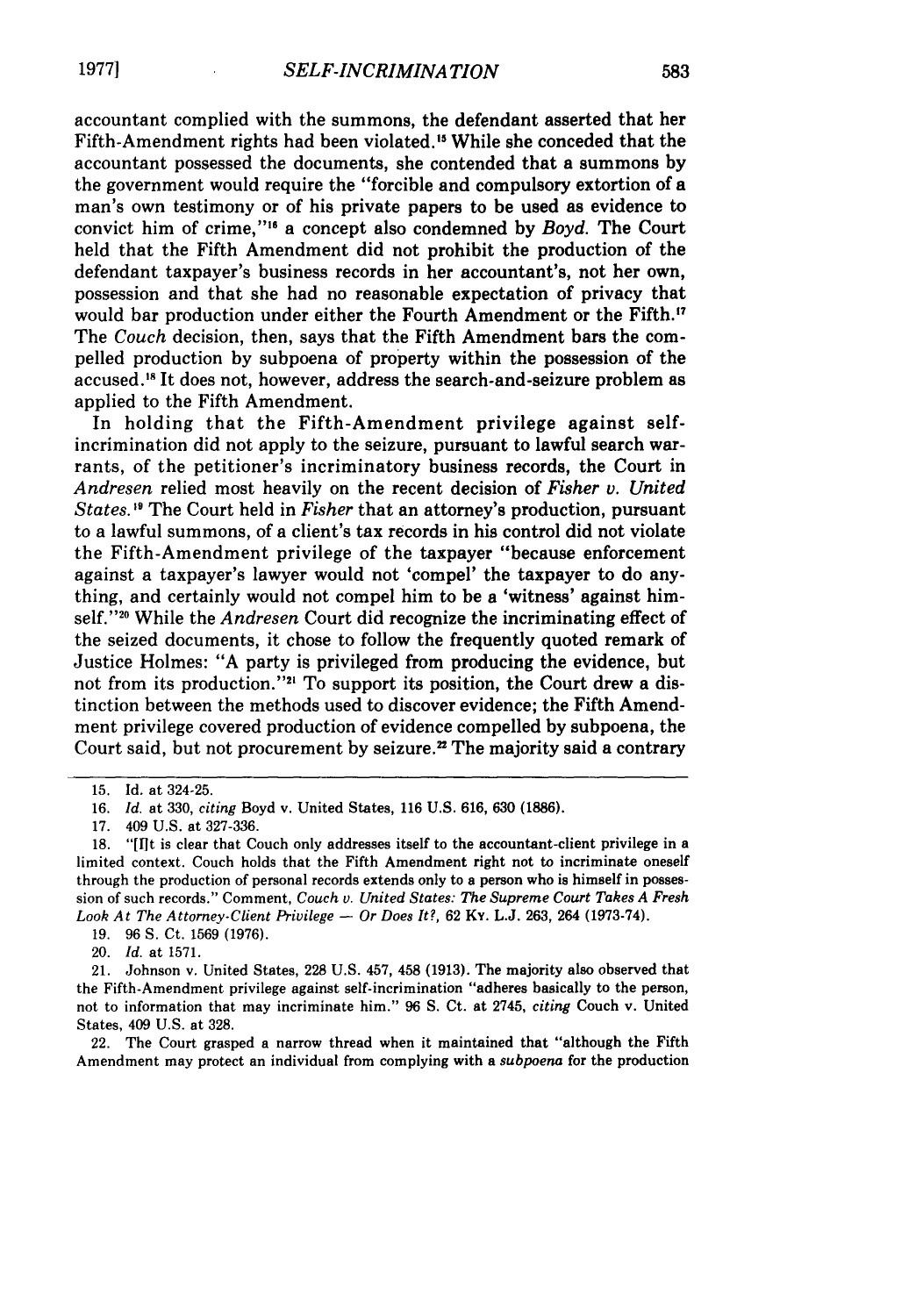determination would undermine earlier decisions and prohibit the admission of evidence traditionally admitted in criminal actions despite the Fifth-Amendment guarantees.23 Indeed, in *Andresen* the Court maintained that the introduction of business records into evidence after their procurement by skillful investigation did not offend any of the policies underlying the Fifth-Amendment privileges, especially if the statements were voluntarily committed to paper before their seizure.<sup>24</sup>

Finally, the Court "recognize[d]" the protection of an individual's privacy afforded by the Fifth Amendment, but it explicitly restricted the extent of that privilege.<sup>25</sup> Referring once again to *Fisher*, the Court concluded:

[Ulnless incriminating testimony is "compelled," any invasion of privacy is outside the scope of the Fifth Amendment's protection, [because] "the Fifth Amendment protects against 'compelled self-incrimination not [the disclosure of] private information.' **"26**

In his dissenting opinion, Justice Brennan concluded that the admission into evidence of Andresen's business documents was a direct violation of his constitutionally protected "zone of privacy."<sup>27</sup> He perceived "no distinction of meaningful substance"<sup>28</sup> between production of evidence compelled by subpoena and production secured against the will of the petitioner through the use of a warrant. Justice Brennan maintained that the issue could not be resolved on any simplistic concept of compulsion and that the majority had misinterpreted the holding of *Couch,* in which the actual possession of the documents was decisive in determining whether there was an element of personal compulsion.<sup>29</sup> In a final reference to *Boyd*, Brennan reiterated the interplay between the Fourth and the Fifth Amendments in their protection against the invasion of an individual's right "of personal security, personal liberty and private property,"<sup>30</sup> and he noted the failure of the majority to give effect to that concept.

of his personal records in his possession because the very act of production may constitute a compulsory authentication of incriminating information, see Fisher v. United States, supra, a seizure of the same materials by law enforcement officers differs in a crucial respect - the individual against whom the search is directed is not required to aid in the discovery, production, or authentication of incriminating evidence." 96 S. Ct. at 2745 (emphasis added).

<sup>23.</sup> *Id.* at 2745-2747.

<sup>24.</sup> *Id.* at 2747.

<sup>25.</sup> *Id.*

<sup>26.</sup> The Court reminded us again that Andresen was not compelled to testify in any manner; the Court cited Fisher v. United States, 96 S. Ct. at 1576.

<sup>27. 96</sup> **S.** Ct. 2737, 2750-2751. The dissenting opinion quotes from Bellis v. United States, 417 U.S. 85, 87-88 (1974): "The privilege applies to the business records of the sole proprietor or sole practitioner as well as to personal documents containing more intimate information about the individual's private life."

<sup>28. 96</sup> **S.** Ct. at 2750.

<sup>29.</sup> *Id.* at 2751-2752.

<sup>30. 116</sup> U.S. 616, 630 (1886).